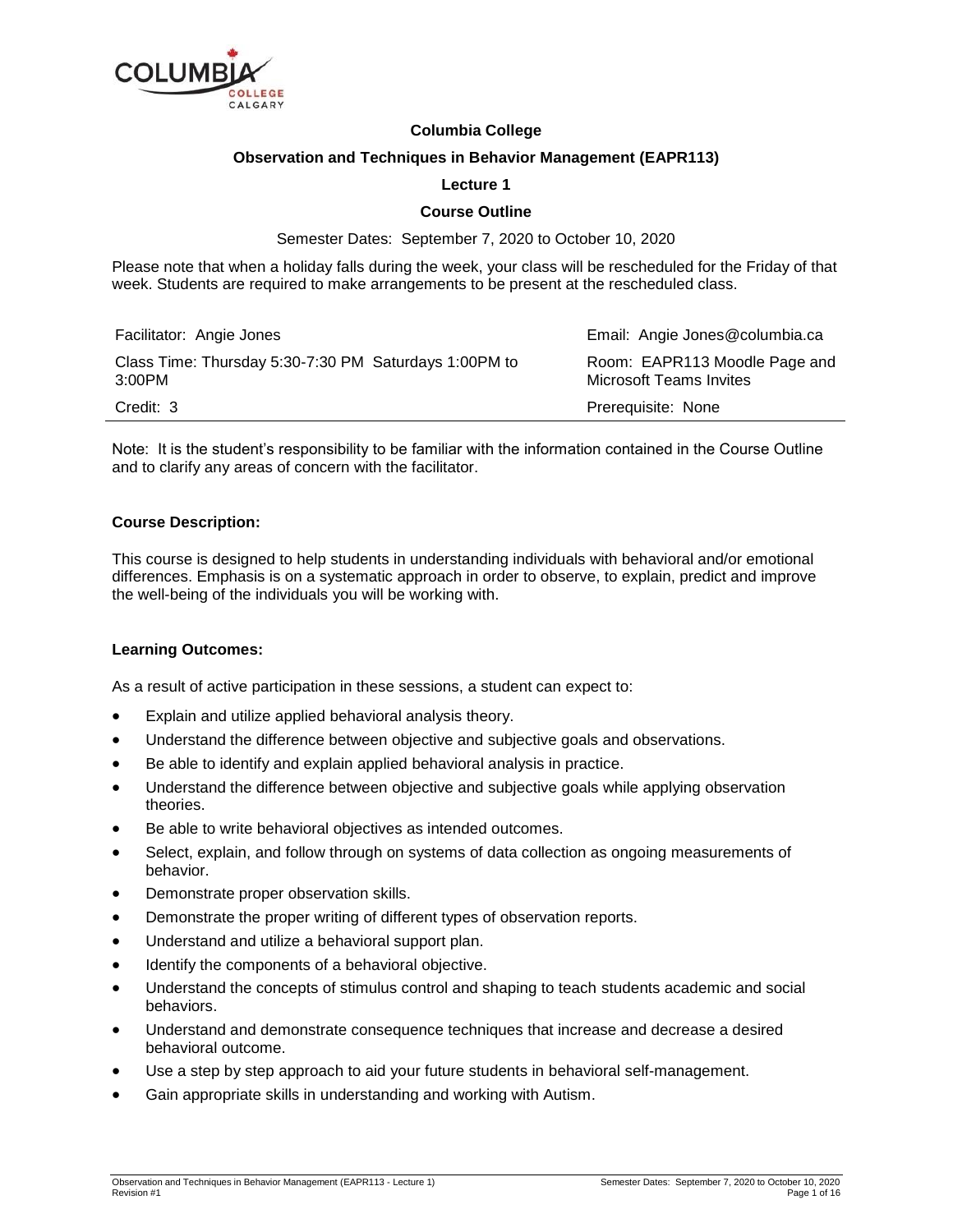# **Course Format:**

This online course uses a variety of teaching/learning methods including discussion, personal reflection, experiential exercises, student presentations, role-plays, group activities and especially case studies. Our faculty aims to create a learning environment where the learner is actively engaged in inquiry, critical thinking and problem solving. The online classroom provides you with a place where you can learn with and from others in a cooperative and collaborative manner.

You are expected to take a very active part in class discussions and take responsibility for your own learning. Be a positive and co-operative team member. Columbia College uses a facilitation model of instruction where the facilitator's role is to facilitate your learning. The expectation is that you will come to class prepared with pre-class homework completed. Your facilitator will engage you in activities that are based on your completed homework and readings. Your enthusiastic and positive approach in the classroom will create an atmosphere that will help every student develop the knowledge, skills and attitudes that are needed for success.

How you conduct yourself in our remote classes will, to a large extent, mirror your conduct in society and your future work site. For example, if you have a tendency to ask questions, challenge the ideas of others in a respectful manner, draw out the best from your colleagues, and encourage both group development and task accomplishment in this class, it is likely you will do the same at work. A high level of student involvement and developing professionalism is expected in the classroom as you work towards your goal.

# **Required Textbooks and Equipment:**

Alberta Education. *Supporting Positive Behaviour in Alberta Schools: A Classroom Approach.* Minister of Education AB

Maich, K., Penney, Sharon., Alves, K & Hall, Carmen. (2020). *Autism Spectrum Disorder in the Canadian context*. Canadian Scholars Press. Toronto: ONT.

### **Recommended Readings and Resources:**

Students may also consider using Google Scholar.

*Further Recommended Readings and Resources:*

### **Homework Assignment Due for the First Class:**

- 1. Read this course outline and be prepared to discuss in class.
- 2. Prepare for a test on the assigned readings.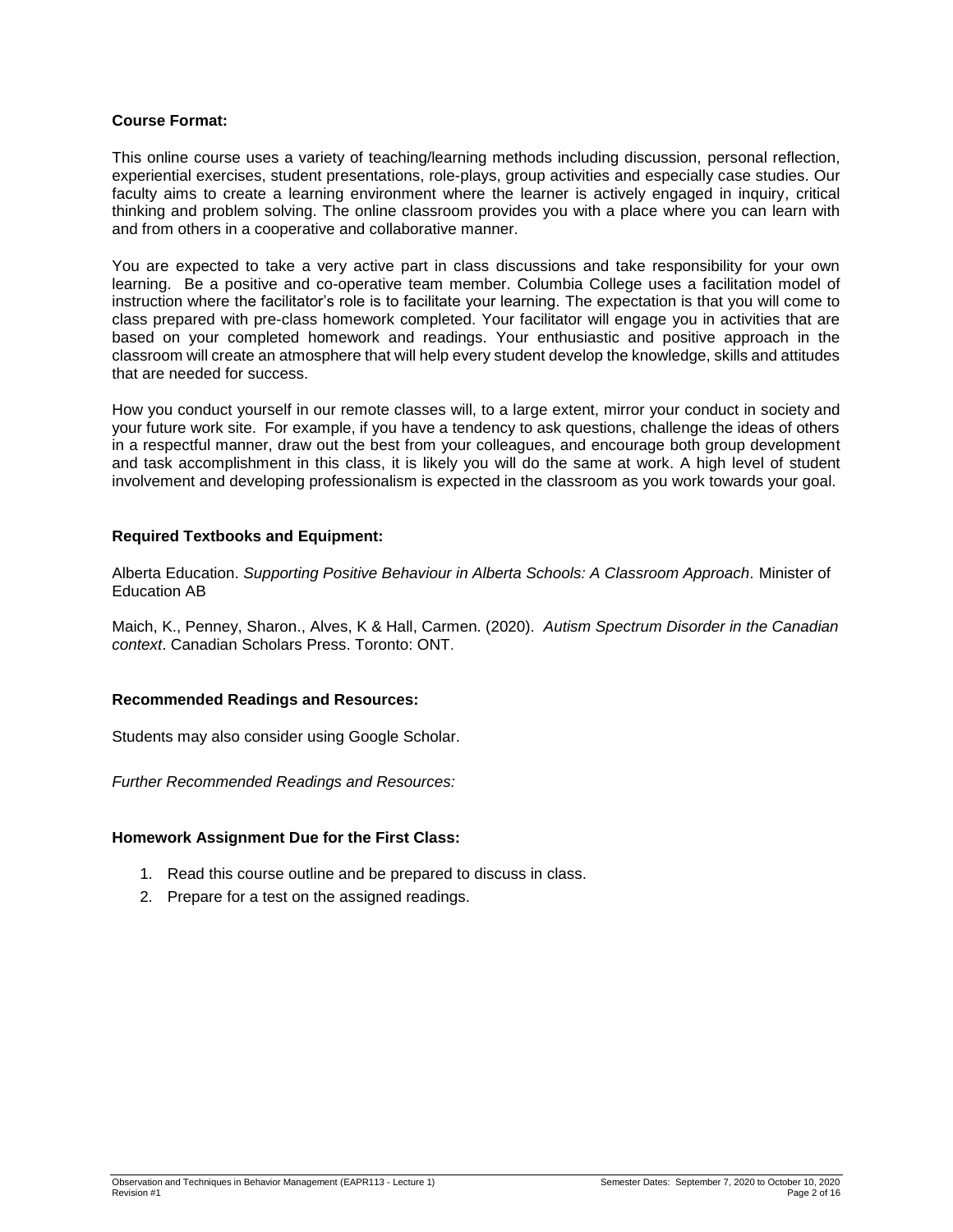# **Evaluation - Assessment of Student Performance:**

The final grade in the course will be based on the following elements. Wherever possible facilitators will use rubrics to assess your performance and offer feedback.

| <b>Title of Assignment/Examination</b>      | Due Date            | Weight |
|---------------------------------------------|---------------------|--------|
| Daily Tests                                 | (Classes $1 - 10$ ) | 25%    |
| Assignment A: Critical Response             | Class 5             | 25%    |
| Assignment B: Reflective Journals           | Classes 1-8         | 20%    |
| Final Project (Written 20% Presentation 10% | Class 10            | 30%    |

# **Please note that unless otherwise stated, all homework and assignments are due at 11:59PM on the due date.**

# **Grading:**

Grades for each component will be added together at the end of the semester. The final total will be translated to the Columbia College's 4.0 grading scale as follows:

*Marking and Grading Conversion:*

| <b>Description</b> | <b>Letter Grade</b> | <b>Grade Points</b> |     | <b>Percentage Scale</b> |
|--------------------|---------------------|---------------------|-----|-------------------------|
|                    | A+                  | 4.0                 | 100 | 95                      |
| Excellent          | A                   | 4.0                 | 94  | 90                      |
|                    | A-                  | 3.7                 | 89  | 85                      |
|                    | $B+$                | 3.3                 | 84  | 80                      |
| Good               | B                   | 3.0                 | 79  | 75                      |
|                    | <b>B-</b>           | 2.7                 | 74  | 70                      |
|                    | $C+$                | 2.3                 | 69  | 65                      |
| Satisfactory       | С                   | 2.0                 | 64  | 60                      |
|                    | $C-$                | 1.7                 | 59  | 55                      |
| Poor               | D                   | 1.0                 | 54  | 50                      |
| Failure            | F                   | 0.0                 | 49  | 0                       |

**Please note that to pass this course you must complete all of the assignments, and earn at least a "D" (a minimal pass) for the course.**

### **Submission and Completion of Assignments:**

You are expected to submit assignments by the due date. Any late assignments may be assessed a marking penalty of 5% per day. If you are unable to submit an assignment on the due date, you must request an extension **before** the due date by filling out an *Application for Assignment Extension form (SSPP-F012)* that is to be submitted to the Department Chair for approval. This form is available on Columbia's website, Bldg. 802 – Main Office and from Department Chairs.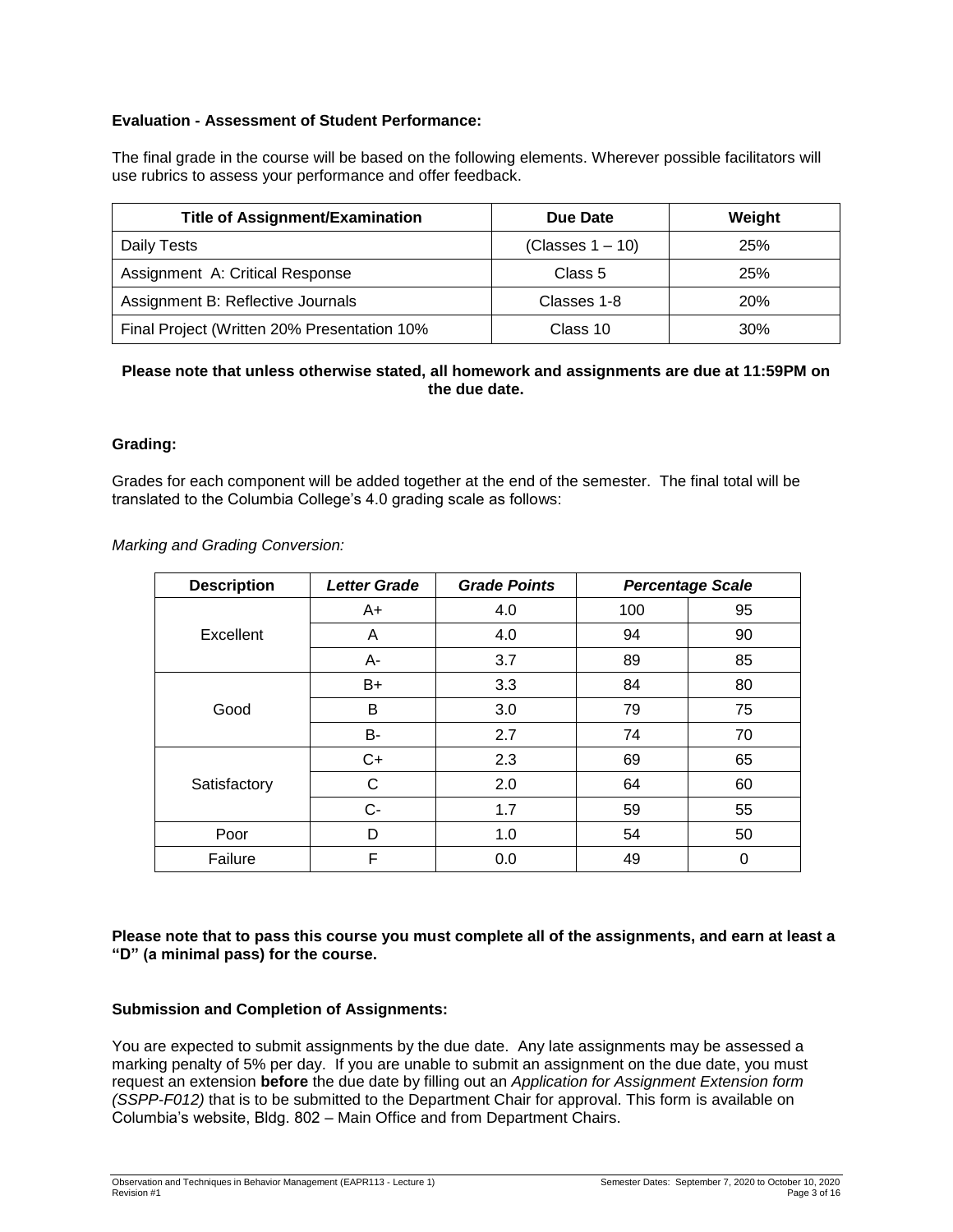# **Attendance Requirements:**

Columbia College believes that students are committed to their program and learning experiences. However, it is understood that there are times when students may be absent. Any absences can be viewed as a potentially serious disruption of the learning process and necessary achievement of the learning objectives. Being late is also considered unacceptable as it interferes with the learning opportunities of others. Unavoidable absences or lateness must be reported to the course facilitator in advance. Please refer to Columbia College's *Attendance Policy and Regulations (ADM-P151)* for detailed information on Attendance Requirements.

# **Academic Integrity:**

Academic dishonesty is a serious offence and can result in suspension or expulsion from Columbia College.

There is no tolerance for academic dishonesty and any student caught plagiarizing is subject to serious sanctions as outlined in the *Student Code of Conduct Policy (ADM-P229)*. Students are encouraged to familiarize themselves with this policy and avoid any behavior that could possibly be seen as cheating, plagiarizing, misrepresenting, or putting into question the integrity of one's academic work.

### **Student Conduct:**

It is the responsibility of each student to uphold the expectations and responsibilities outlined in the *Student Code of Conduct Policy (ADM-P229), Columbia's Commitment to Human Rights and Diversity Policy (ADM-P204),* and any additional requirements established by your program.

Generally, each student will:

- be respectful and courteous toward others:
- demonstrate appropriate and supportive communication skills, and coach, assist, advise and otherwise support other students in their studies;
- manage any personal stress and conflict in a positive and resourceful manner, and assist others to do the same;
- be dressed in a manner appropriate for their workplace or learning environment, as established by the program;
- conduct themselves in a professional manner with regard to their communication with others and their behavior in class;
- conduct themselves with academic integrity in all of their learning activities, tests, exams, and assignments
- keep up with day-to-day classroom and course expectations.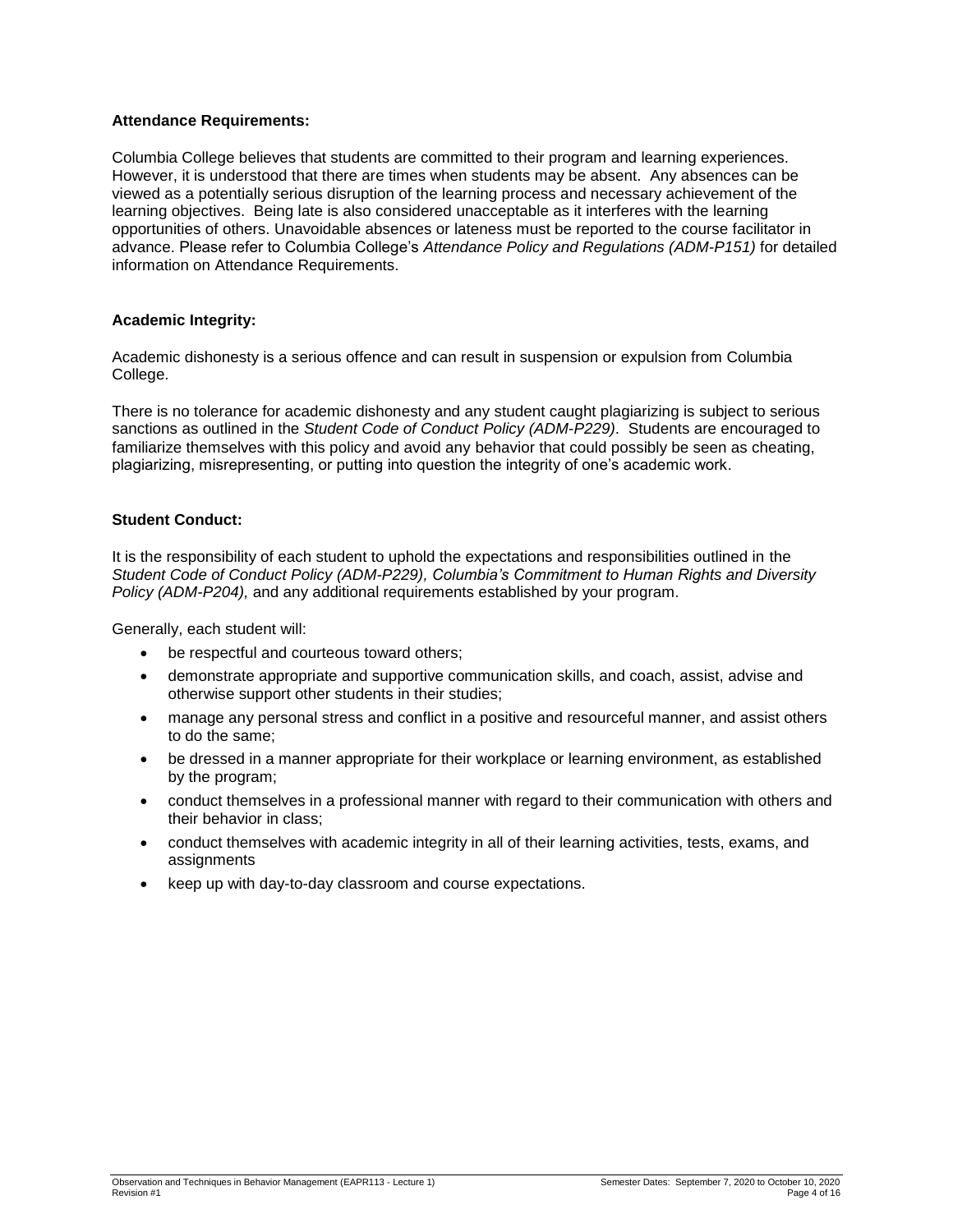# **Important Dates:**

| <b>Description</b>                               | <b>Date</b>                                                                                                            |
|--------------------------------------------------|------------------------------------------------------------------------------------------------------------------------|
| Last to add/drop courses                         | 5 school operating days from the start of the semester<br>OR before the third scheduled class, whichever is<br>greater |
| Last day to withdraw without academic<br>penalty | 50% or less of the semester has been completed                                                                         |

# **Appeals:**

Please refer to the *Student Appeal Policy (ADM-P177)*.

# **Students with Temporary or Permanent Disabilities or Medical Conditions:**

Students with temporary or permanent disabilities or medical conditions may apply for accommodations. To be considered for an accommodation, a student must register with Columbia College's Accessibility Services by making an appointment with an Accessibility Services Advisor – Main Office – Bldg. 802 or emailing [accessibilityservices@columbia.ab.ca.](mailto:accessibilityservices@columbia.ab.ca) The Department Chair or facilitator is not able to provide you with any accommodations without you taking this step. Please refer to Columbia College's website to review *the Student Accommodation Policy (ADM-P188) and Student Guide to Accessibility Services (SSCM-001)*.

### **Student Support:**

Students should be aware that Life Coaching, Career and Accessibility Services, and Student Support Services (i.e. tutoring, academic strategists, etc.) are provided by Columbia College. Inquire how to request these services at the Main Office in building 802. It is the student's responsibility to discuss their specific learning needs with the appropriate service provider.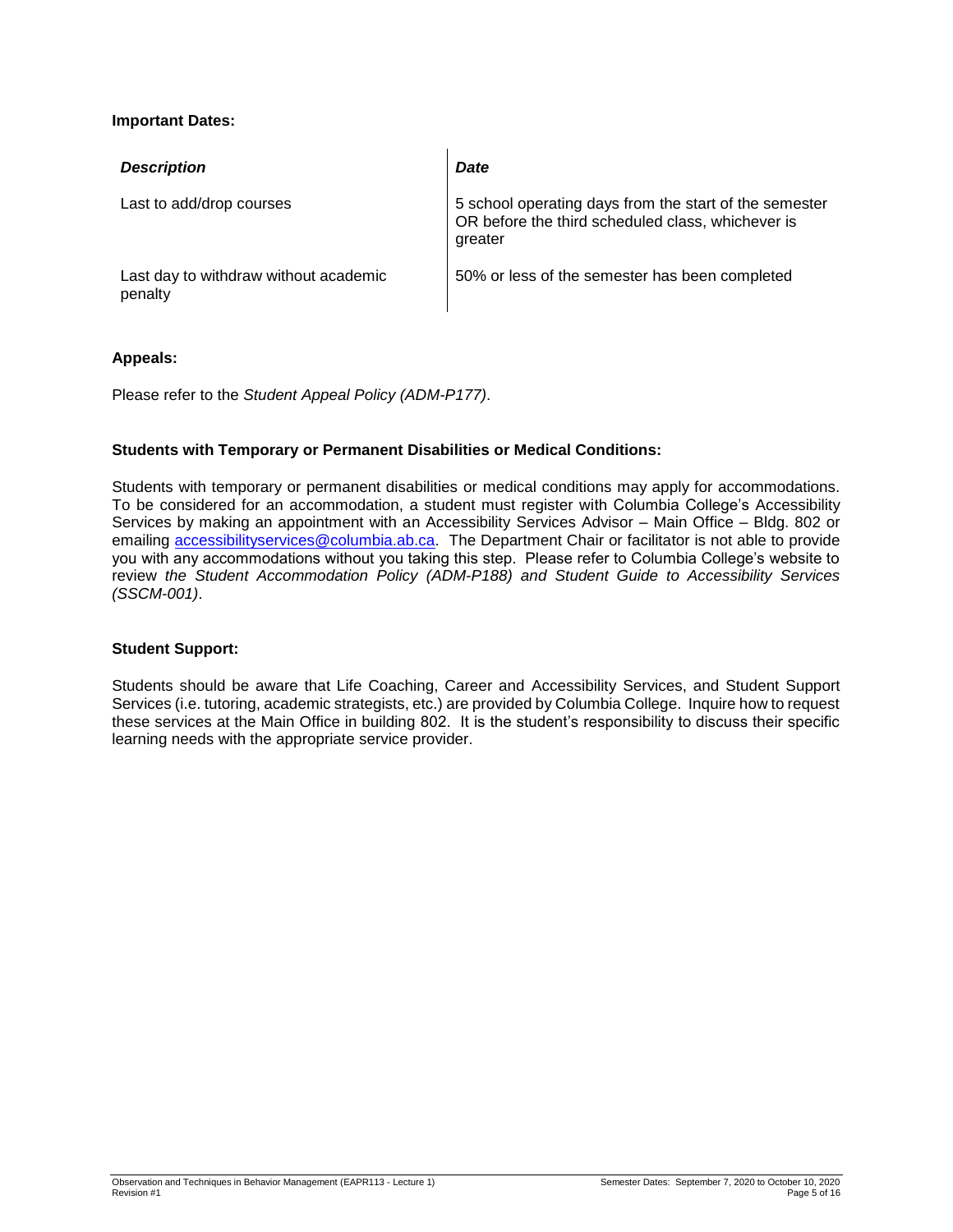# **Class Schedule/Overview:**

Please note that this schedule is subject to change. Any changes or cancellations will be emailed to you. It is your responsibility to check the email address you have given to the school on a daily basis for any messages from the Department Chair/designate, facilitator or College Administration. It is the student's responsibility to be familiar with the information contained in the Course Outline and to clarify any areas of concern with the facilitator.

| <b>Class</b><br><b>Session</b> | <b>Topics</b>                                                                                                         | <b>Pre-Class Readings</b>                                                                                                                                                                                                                                             |
|--------------------------------|-----------------------------------------------------------------------------------------------------------------------|-----------------------------------------------------------------------------------------------------------------------------------------------------------------------------------------------------------------------------------------------------------------------|
| 1                              | Overview of course<br><b>Positive Relationships</b><br><b>Reflective Journal Due</b>                                  | <b>Supporting Positive Behaviour in Alberta Schools</b><br><b>Understanding Key Elements</b><br>$\circ$<br>Key Element 1: Positive Relationships<br>$\circ$                                                                                                           |
| $\mathbf{2}$                   | Modifications in the<br>$\bullet$<br>Classroom/School<br>History of ASD<br>$\bullet$<br><b>Reflective Journal Due</b> | <b>Supporting Positive Behaviour in Alberta Schools</b><br>$\bullet$<br>Key Element 2: Modifications in the<br>$\circ$<br>Classroom/School<br>Autism Spectrum Disorders in the Canadian Context<br>Chapter 1: Brief History of Autism Spectrum<br>$\circ$<br>Disorder |
| 3                              | Differentiated Instruction<br><b>Foundations of ASD</b><br><b>Reflective Journal Due</b>                              | <b>Supporting Positive Behaviour in Alberta Schools</b><br>$\bullet$<br>Key Element 3: Differentiated Instruction<br>$\circ$<br>Autism Spectrum Disorders in the Canadian Context<br>Chapter 2: Foundations of Autism Spectrum<br>$\Omega$<br><b>Disorder</b>         |
| 4                              | <b>Behavioural Expectations</b><br>Behaviour-based Intervention<br>$\bullet$<br><b>Reflective Journal Due</b>         | <b>Supporting Positive Behaviour in Alberta Schools</b><br>Key Element 4: Behavioural Expectations<br>Autism Spectrum Disorders in the Canadian Context<br>Chapter 4: Behaviour-based Intervention                                                                    |
| 5                              | <b>Social Skills</b><br>Communication<br><b>Reflective Journal Due</b>                                                | <b>Supporting Positive Behaviour in Alberta Schools</b><br>$\bullet$<br>Key Element 5: Social Skills<br>$\Omega$<br>Autism Spectrum Disorders in the Canadian Context<br>Chapter 3: Social Communication-based<br>$\circ$<br>Intervention                             |
| 6                              | Positive Reinforcement<br><b>Reflective Journal Due</b><br>$\bullet$<br><b>Critical Response Due</b><br>$\bullet$     | <b>Supporting Positive Behaviour in Alberta Schools</b><br>Key Element 6: Positive reinforcement<br>$\circ$<br><b>Toolbox Tip Cards</b><br>$\circ$<br>Routine Based Support Guide<br>$\circ$                                                                          |
| 7                              | <b>Fair and Predictable</b><br>Consequences<br><b>Reflective Journal Due</b>                                          | <b>Supporting Positive Behaviour in Alberta Schools</b><br>$\bullet$<br>Key Element 7: Fair and Predictable<br>$\circ$<br>Consequences<br>Punishment<br>$\circ$<br><b>Seclusion Room</b><br>$\circ$                                                                   |
| 8                              | Collaboration<br>Sensory Domain<br><b>Reflective Journal Due</b>                                                      | <b>Supporting Positive Behaviour in Alberta Schools</b><br>Key Element 8: Collaboration<br>$\circ$<br>Autism Spectrum Disorders in the Canadian Context<br>Chapter 5: The Sensory Domain<br>$\circ$                                                                   |
| 9                              | Data-Driven Decision Making<br><b>Final Paper Due</b>                                                                 | <b>Supporting Positive Behaviour in Alberta Schools</b><br>Key Element 9: Data-Driven Decision Making<br>$\circ$<br><b>IPPS</b><br>$\circ$                                                                                                                            |
| 10                             | • Lifelong Learning-<br>• Personal Goal Setting<br>• Final Project Due (Presentation)                                 | <b>Supporting Positive Behaviour in Alberta Schools</b><br>Key Element 10: Behaviour Support Plans<br>$\circ$<br><b>Transition Planning</b><br>$\circ$                                                                                                                |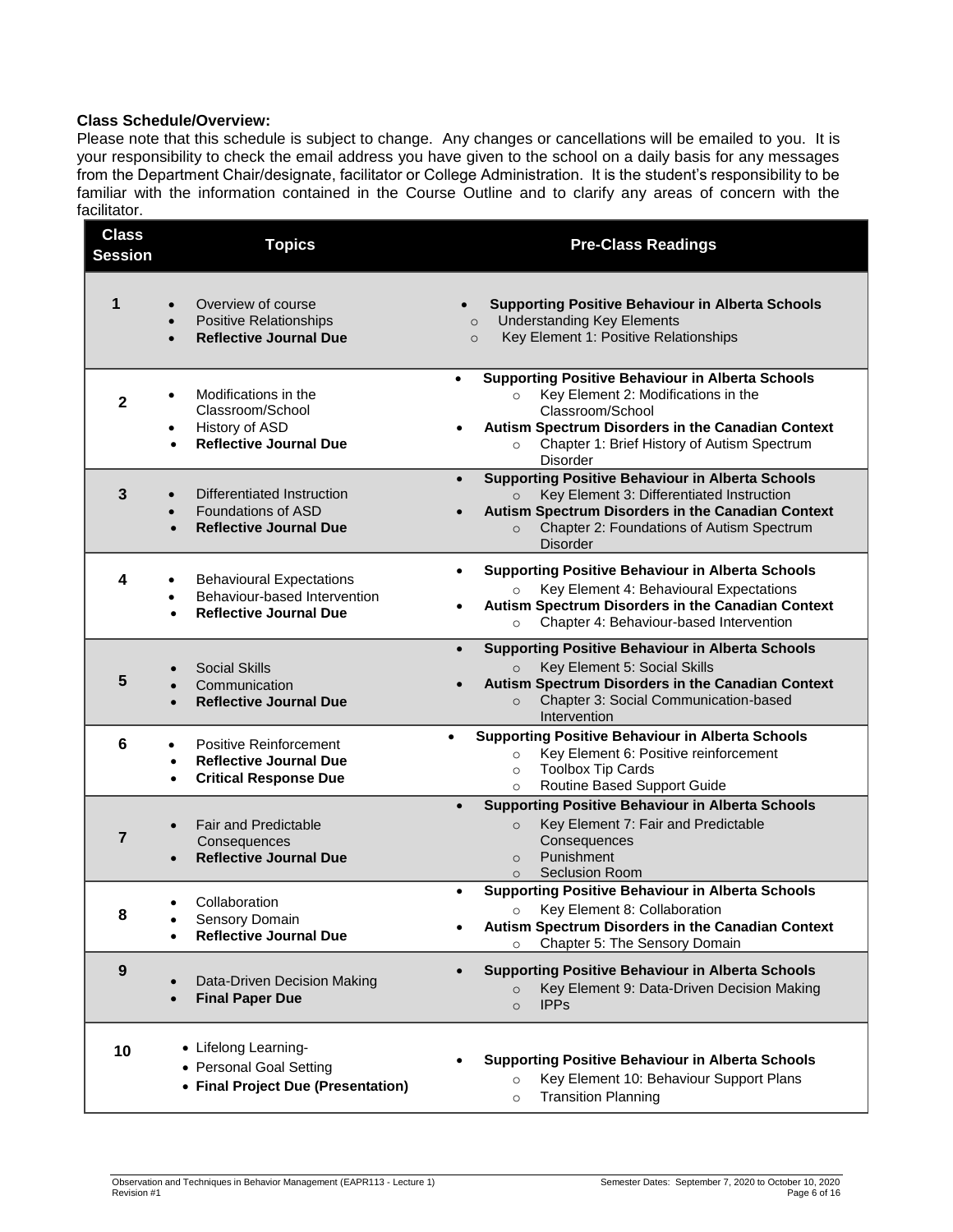# **Appendix 1 Assignment Outlines**

**Note: You are expected to do all assignments, tests, and activities as outlined in order to meet the requirements of this course. If you do not do this, you will not pass the course.** 

**Daily Tests Due Date: Each class from classes 1 through 8. Weight: 25%**

Students will be expected to have read the assigned chapters in the text and other assigned readings and be prepared to write a graded test based on these reading assignments. Tests are open in Moodle from 8:30 AM to 11:59 PM on the day of the scheduled class. There is one attempt and a 30-minute time limit on each test.

# **Assignment 1 – Critical Writing Response Due Date: Class 5 Weight: 25%**

Students are required to choose the following topic covering the content of classroom lessons and assigned text and other readings. This project will be a **critical response exercise**.

# **Topic: Functions of Behaviour**

- $\circ$  Students sometimes engage in behaviours that affect their learning and socialization with
	- peers. To know how to support the student, we need to look at the **functions of behaviour**.
		- 1. Outline the functions of behaviour.
		- 2. Give an example for each function of behaviour and explain why the function applies to the behaviour.
		- 3. What did you learn from completing this assignment and how would you use this concept in the classroom?
- **Format:** This assignment should be typed and double-spaced. Do not include title pages. Include your name at the top of each page. A minimum of one inch margins on each side. 12 point Times New Roman font is preferred. Each assignment should have a minimum length of 500 words but is not to exceed 750 words. Students will be evaluated according to the attached rubric: **Critical Writing Response Rubric.**

### **How to avoid plagiarism?**

The simplest way to avoid plagiarism is to reference any source properly (using both in-text, parenthetical citations in the body of your assignment and a "References" page at the end. While it is commonplace to build upon the knowledge of others, it is necessary to clearly state the sources and foundations of that knowledge.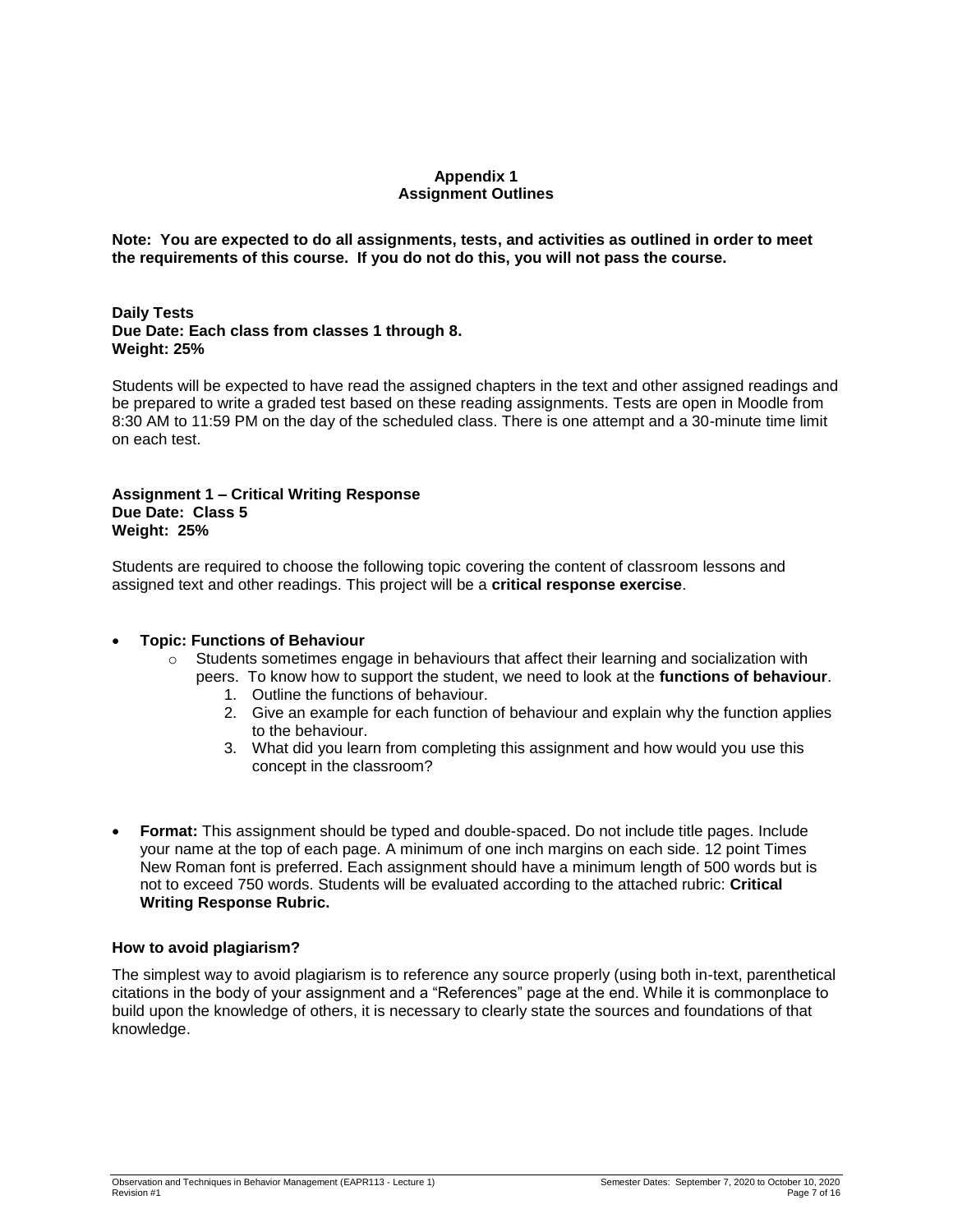### **Assignment 2 – Reflective Journals Due Date: Post-Classes 1 to 9 Weight: 20%**

**LENGTH**: Approximately 250 words

At the end of every class the students will be given a topic to reflect on, based on what they have learned during class. Reflective Journal entries are to be emailed to the instructor before the next class. Marks will be given based on:

- Reflective Journal Rubric in Appendix 2
- $\bullet$  250 words

#### **FINAL PROJECT – To be introduced by facilitator Due Date: Class 10 Weight: 30% (Written 20% Presentation 10%)**

Based on your Reflective Journal, activities in class, notes and readings, write about your philosophy and understanding of behaviour.

- a. How I was parented?
- b. How I parented/dealt with behaviour at the start of class
- c. The 5 most important strategies that I learned in this class
- d. How I will deal with behaviour in the future/how has my theory of behaviour changed?

# **Assignment Expectations for all Assignments:**

- **Objective:** The objective of these writing assignments is to critically apply concepts, ideas, and procedures to facilitate higher level learning. The assignments are designed so students can demonstrate the depth of knowledge related to the course content.
- **Focus:** These assignments are designed to apply knowledge from the chapters and class discussions.
- **Format:** This assignment should be typed and double-spaced. Do not include title pages. Include your name at the top of each page. A minimum of one inch margins on each side. 12 point Times New Roman font is preferred. Each assignment should have a minimum length of 750 words but is not to exceed 1000 words. Students will be evaluated according to the attached rubric: Critical Writing Response Rubric.

### **How to avoid plagiarism?**

The simplest way to avoid plagiarism is to reference any source properly (using both in-text, parenthetical citations in the body of your assignment and a "References" page at the end. While it is commonplace to build upon the knowledge of others, it is necessary to clearly state the sources and foundations of that knowledge.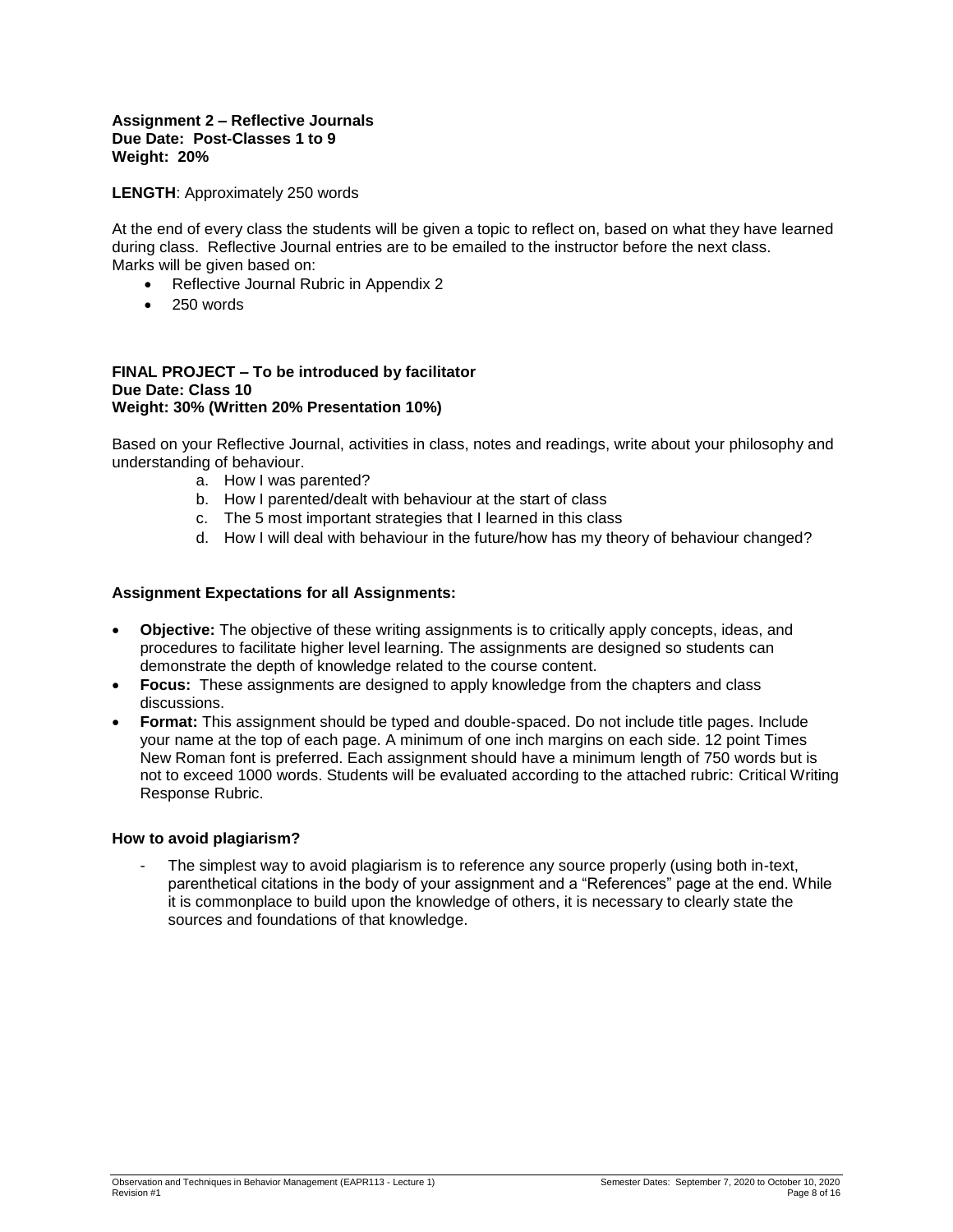# **Appendix 2 Assignment Rubrics**

# **Columbia College Critical Writing Response Marking Rubric** Revised Jan. 2018

**Student's Name Course Code Date Course Code Date Facilitator/Evaluator's Name** 

|                                             | A                                                                                                                                                                                                                                                                            | В                                                                                                                                                                                                                                                      | $C-D$                                                                                                                                                                                                                                     | F                                                                                                                                                                  | <b>Score</b> |
|---------------------------------------------|------------------------------------------------------------------------------------------------------------------------------------------------------------------------------------------------------------------------------------------------------------------------------|--------------------------------------------------------------------------------------------------------------------------------------------------------------------------------------------------------------------------------------------------------|-------------------------------------------------------------------------------------------------------------------------------------------------------------------------------------------------------------------------------------------|--------------------------------------------------------------------------------------------------------------------------------------------------------------------|--------------|
|                                             | $10-9$                                                                                                                                                                                                                                                                       | $8 - 7$                                                                                                                                                                                                                                                | $6 - 5$                                                                                                                                                                                                                                   | $4 - 0$                                                                                                                                                            |              |
| <b>Quality of Response</b><br>Content/Ideas | Demonstrates reflection,<br>insight, and accurate<br>interpretation of<br>assignment.<br>States main idea/opinion<br>$\bullet$<br>clearly.<br>Provides support for the<br>main idea through<br>numerous, relevant<br>sources and/or<br>references to the course<br>readings. | Demonstrates reflection<br>and accurate<br>interpretation of<br>assignment.<br>States main idea /opinion<br>clearly.<br>Provides support for the<br>main idea through<br>number of relevant<br>sources and/or<br>references to the course<br>readings. | • Demonstrates limited<br>response to assignment.<br>Partly identifies main<br>idea/opinion.<br>• Attempts some support<br>for the main idea, but it is<br>limited in applicability.                                                      | Creates limited response<br>that is hard to follow.<br>Main idea/opinion not<br>identified.<br>Uses little to no<br>$\bullet$<br>references to support<br>opinion. |              |
| <b>Analysis</b>                             | Explores issue<br>thoroughly and with<br>insight, developing a<br>clear, original position<br>with persuasive<br>examples.<br>Demonstrates sound<br>logic.<br>Demonstrates excellent<br>critical thinking and<br>problem solving skills.                                     | Explores issue well,<br>developing an original<br>position with and good<br>examples.<br>Demonstrates good logic.<br>Demonstrates very good<br>critical thinking and<br>problem solving skills.                                                        | • Defines the issue, but<br>explores it inadequately.<br>• Uses examples<br>inconsistently and/or<br>examples are lacking.<br>Demonstrates weakness<br>in logic.<br>Demonstrates weak<br>critical thinking and<br>problem solving skills. | Defines issue<br>inadequately,<br>demonstrating a<br>simplistic view.<br>Lacks logic.<br>Demonstrates poor<br>critical thinking and<br>problem solving skills.     |              |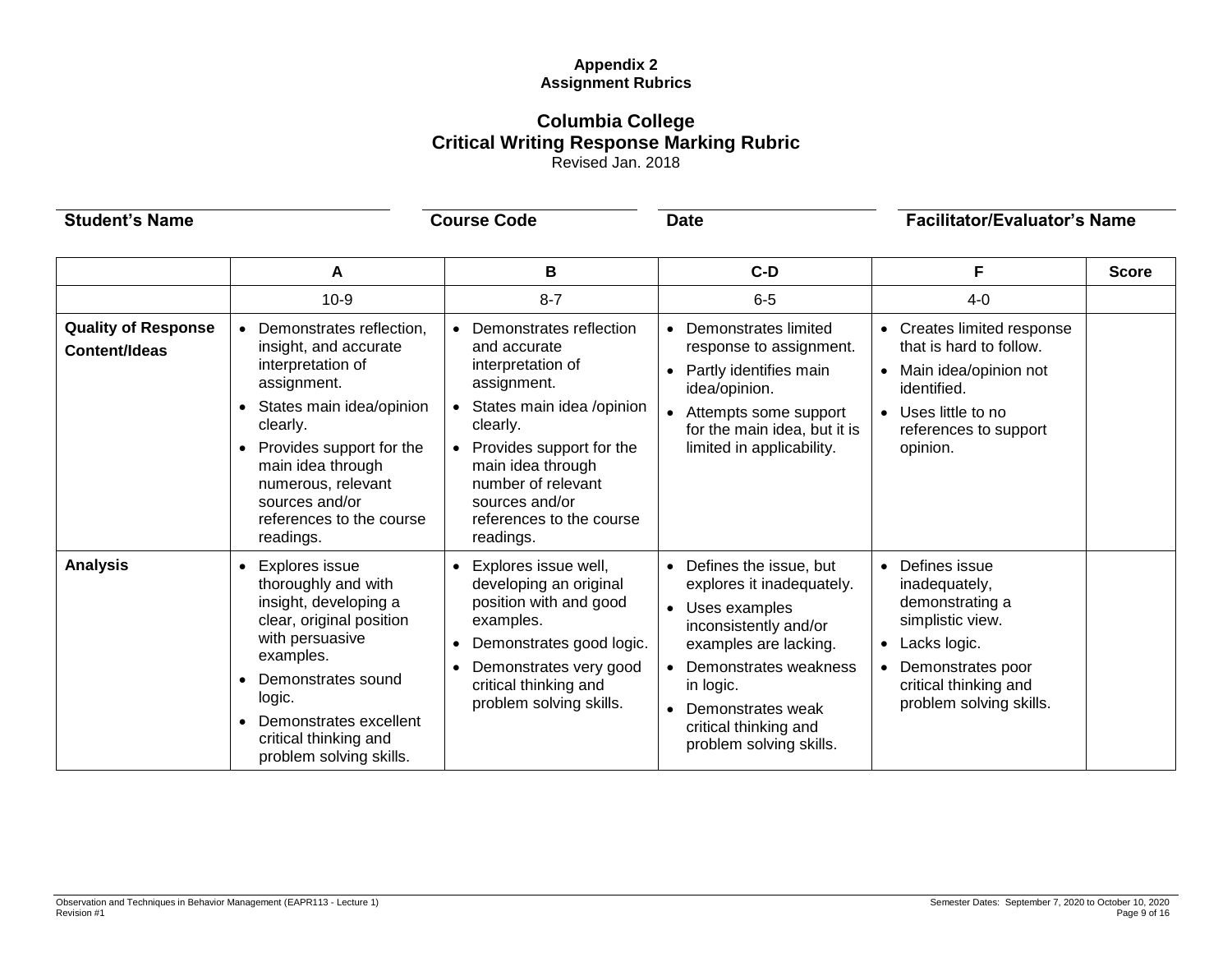|                                             | A                                                                                                                                                                                                                                                                                                                                                                                | в                                                                                                                                                                                                                                                                                                                                                               | $C-D$                                                                                                                                                                                                                                                                                                                                                              | F                                                                                                                                                                                                                                                                                                         | <b>Score</b> |
|---------------------------------------------|----------------------------------------------------------------------------------------------------------------------------------------------------------------------------------------------------------------------------------------------------------------------------------------------------------------------------------------------------------------------------------|-----------------------------------------------------------------------------------------------------------------------------------------------------------------------------------------------------------------------------------------------------------------------------------------------------------------------------------------------------------------|--------------------------------------------------------------------------------------------------------------------------------------------------------------------------------------------------------------------------------------------------------------------------------------------------------------------------------------------------------------------|-----------------------------------------------------------------------------------------------------------------------------------------------------------------------------------------------------------------------------------------------------------------------------------------------------------|--------------|
|                                             | $10 - 9$                                                                                                                                                                                                                                                                                                                                                                         | $8 - 7$                                                                                                                                                                                                                                                                                                                                                         | $6-5$                                                                                                                                                                                                                                                                                                                                                              | $4 - 0$                                                                                                                                                                                                                                                                                                   |              |
| <b>Style Expression of</b><br><b>Ideas</b>  | • Uses highly effective,<br>clearly focused, varied<br>sentences, addressing<br>audience and purpose.<br>Incorporates knowledge<br>$\bullet$<br>of stylistic techniques.<br>• Conveys all ideas with<br>originality and clarity.<br>• Uses rich, accurate and<br>effective word choice.<br>• Consistently<br>demonstrates original,<br>sincere and compelling<br>personal voice. | Mostly uses effective,<br>well structured, focused,<br>varied sentences,<br>addressing audience and<br>purpose.<br>Demonstrates use of<br>particular stylistic<br>techniques.<br>Conveys most ideas with<br>originality and clarity.<br>Uses accurate and<br>effective word choice.<br>Mostly demonstrates<br>$\bullet$<br>original, sincere personal<br>voice. | Demonstrates limited<br>attempts at creating<br>varied sentences to<br>address audience and<br>purpose.<br>• Often sentences are<br>somewhat awkward.<br>• Little attempt at using<br>stylistic techniques.<br>• Conveys some ideas<br>clearly.<br>• Uses vague, ineffective<br>word choice.<br>• Demonstrates little to no<br>development of a<br>personal voice. | Uses simplistic sentence<br>$\bullet$<br>structures that are<br>awkward and do not<br>address audience and<br>purpose.<br>• No stylistic devices<br>attempted.<br>• Most ideas are not<br>conveyed clearly.<br>Inadequate word choice.<br>$\bullet$<br>No evidence of a<br>$\bullet$<br>personal voice.   |              |
| <b>Organization and</b><br><b>Structure</b> | • Creates a sophisticated,<br>well developed<br>beginning, middle and<br>conclusion.<br>Connects all ideas<br>$\bullet$<br>logically.<br>• Uses a variety of<br>carefully crafted sentence<br>structures.<br>Consistently establishes<br>$\bullet$<br>appropriate paragraphing<br>and transitions.                                                                               | Creates a well-developed<br>beginning, middle, and<br>conclusion.<br>Connects most ideas<br>logically.<br>Uses a variety of well-<br>structured sentence<br>Most of the time<br>establishes appropriate<br>paragraphing and<br>transitions                                                                                                                      | • Creates an unfocused<br>beginning, middle and a<br>simple conclusion.<br>• Creates answer that is<br>poorly structured.<br>• Uses some sentence<br>variety with errors that<br>begin to interfere with<br>meaning.<br>• Shows faulty<br>paragraphing and lack of<br>transitions.                                                                                 | Creates a limited<br>$\bullet$<br>response with no clear<br>beginning, middle, and<br>conclusion.<br>Creates confusion in<br>$\bullet$<br>structure.<br>Uses little to no sentence<br>$\bullet$<br>structure variety.<br>Many structural errors<br>$\bullet$<br>Weak to no paragraphing<br>or transition. |              |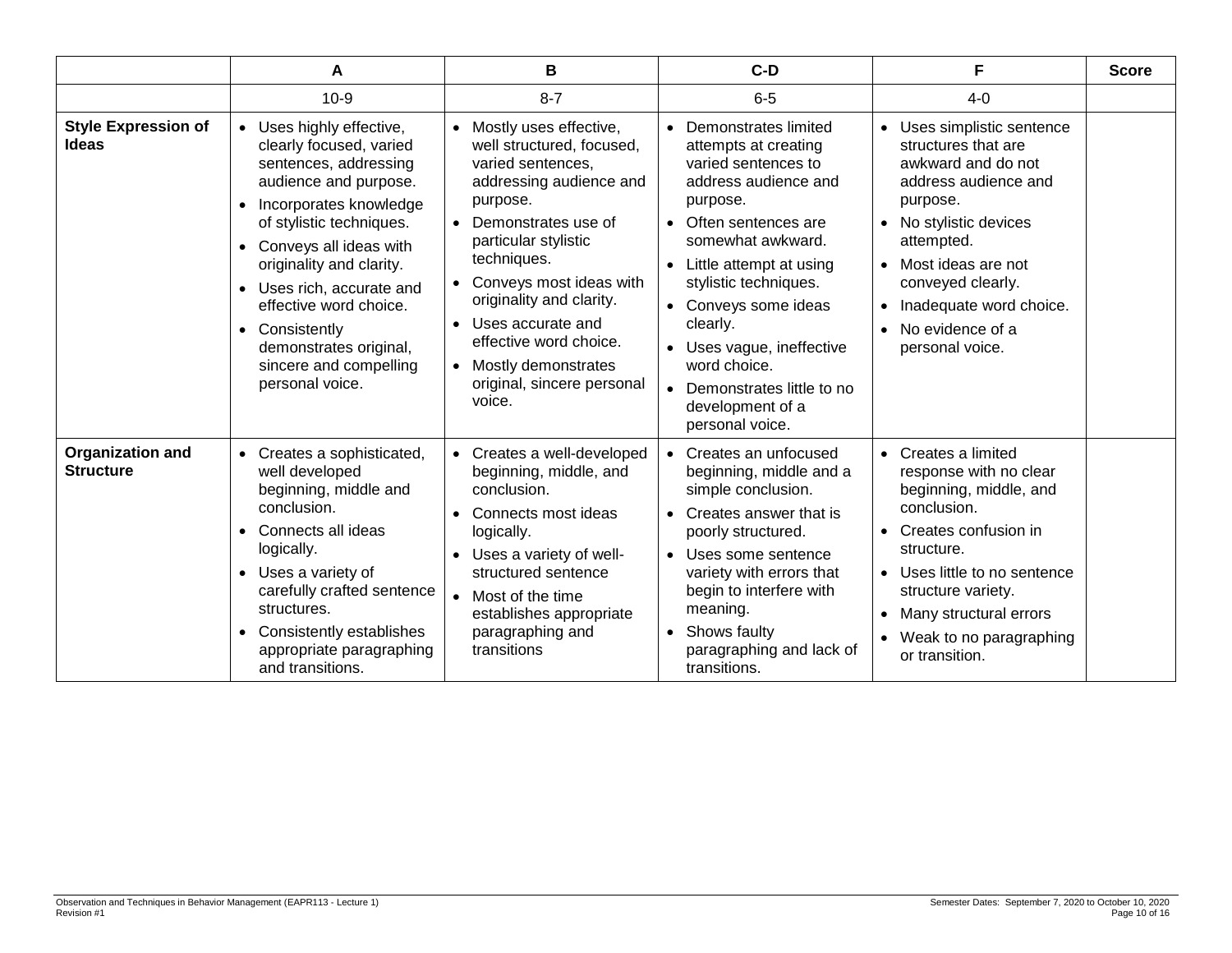|                                                      | A                                                                                                                                                                                                                                                                                | В                                                                                                                                                                                                                                                                                              | $C-D$                                                                                                                                                                                                                                                                                                                                                     |                                                                                                                                                                                                                                                                                                                                                             | <b>Score</b> |
|------------------------------------------------------|----------------------------------------------------------------------------------------------------------------------------------------------------------------------------------------------------------------------------------------------------------------------------------|------------------------------------------------------------------------------------------------------------------------------------------------------------------------------------------------------------------------------------------------------------------------------------------------|-----------------------------------------------------------------------------------------------------------------------------------------------------------------------------------------------------------------------------------------------------------------------------------------------------------------------------------------------------------|-------------------------------------------------------------------------------------------------------------------------------------------------------------------------------------------------------------------------------------------------------------------------------------------------------------------------------------------------------------|--------------|
|                                                      | $10-9$                                                                                                                                                                                                                                                                           | $8 - 7$                                                                                                                                                                                                                                                                                        | $6-5$                                                                                                                                                                                                                                                                                                                                                     | $4 - 0$                                                                                                                                                                                                                                                                                                                                                     |              |
| Mechanics,<br>Grammar,<br><b>Professional Format</b> | Mainly error free.<br>$\bullet$<br>Uses APA citation<br>correctly where<br>applicable for referencing<br>sources.<br>Meets and exceeds all<br>requirements for an<br>excellent academic<br>response.<br>Meets and exceeds all<br>$\bullet$<br>requirements of the<br>assignment. | • A few minor errors in<br>usage, grammar, or<br>mechanics.<br>Generally uses APA<br>citation correctly where<br>applicable for referencing<br>sources.<br>• Meets most requirements<br>for a well written<br>academic response.<br>Meets most requirements<br>$\bullet$<br>of the assignment. | Frequent errors in usage,<br>grammar, and<br>mechanics, beginning to<br>interfere with the<br>readability and meaning<br>of the paper.<br>Uses APA citation<br>inconsistently and with<br>errors when sources are<br>used.<br>Meets a few<br>requirements for an<br>acceptable academic<br>response.<br>Meets a few<br>requirements of the<br>assignment. | Numerous errors in<br>usage, grammar, and<br>mechanics, affecting the<br>readability and meaning<br>of the paper.<br>Many errors in APA<br>citation, demonstrating<br>lack of citation knowledge<br>when sources are used.<br>Meets few requirements<br>for an acceptable<br>academic response.<br>Meets little to no<br>requirements of the<br>assignment. |              |

**Plagiarism: A "0" grade will be given to a paper where significant sections of the paper were copied from other, unattributed sources.**

**Total Score out of 50:**

**Facilitator/Evaluator's Comments:**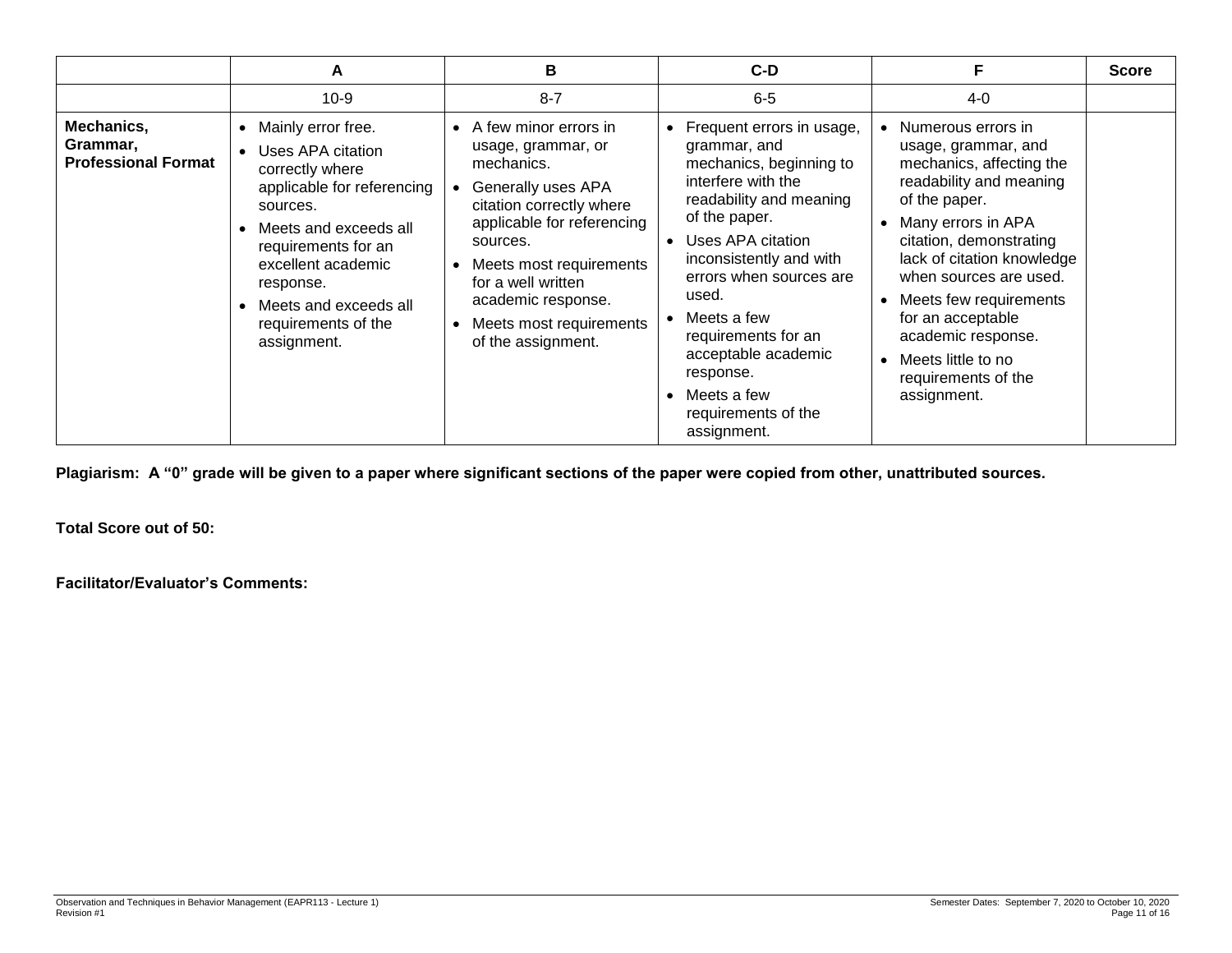# **Columbia College Appendix 1 Assignment Rubrics**

# **Columbia College Reflective Journaling Rubric Last Revised: July 2017**

| <b>Student's Name</b>                                                                                   |                                                                                                                                                                                                | <b>Course Code</b>                                                                                                                                                                                                 |           | <b>Date</b>                                                                                                                                                                                                                                                   |                        |                                                                                                                                                                                                                                           | <b>Facilitator/Evaluator's Name</b>                                                                                         |              |
|---------------------------------------------------------------------------------------------------------|------------------------------------------------------------------------------------------------------------------------------------------------------------------------------------------------|--------------------------------------------------------------------------------------------------------------------------------------------------------------------------------------------------------------------|-----------|---------------------------------------------------------------------------------------------------------------------------------------------------------------------------------------------------------------------------------------------------------------|------------------------|-------------------------------------------------------------------------------------------------------------------------------------------------------------------------------------------------------------------------------------------|-----------------------------------------------------------------------------------------------------------------------------|--------------|
| Area                                                                                                    | 8                                                                                                                                                                                              | $\overline{7}$                                                                                                                                                                                                     |           | $6-5$                                                                                                                                                                                                                                                         |                        | $4 - 3$                                                                                                                                                                                                                                   | $2 - 0$                                                                                                                     | <b>Score</b> |
| Depth of<br><b>Reflection</b>                                                                           | Reflection reveals a<br>thorough insight of<br>the subject matter.<br>Shows depth of<br>critical thinking.<br>Uses specific and<br>convincing examples<br>to support reflective<br>statements. | <b>Reflection reveals</b><br>$\bullet$<br>insight into the<br>subject matter.<br>Often there are<br>$\bullet$<br>thoughtful<br>statements.<br>Uses well-chosen<br>examples to support<br>reflective<br>statements. |           | Reflection reveals a<br>basic understanding<br>of the subject matter<br>with an effort at<br>reflection.<br>At times, some<br>reflective statements<br>are evident.<br>Uses some<br>examples to support<br>ideas on the subject<br>matter and<br>reflections. | $\bullet$<br>$\bullet$ | Reflection is limited.<br>The writer produces<br>some basic<br>understanding of the<br>subject matter.<br>Uses limited number<br>of examples to<br>support ideas. This<br>seriously affects the<br>integrity of the<br>reflection process | Little to no reflection<br>is present.<br>Uses few to no<br>examples.                                                       |              |
|                                                                                                         | $\mathbf{2}$                                                                                                                                                                                   |                                                                                                                                                                                                                    |           | 1.5                                                                                                                                                                                                                                                           |                        |                                                                                                                                                                                                                                           | $1-0$                                                                                                                       |              |
| <b>Use of Writing</b><br><b>Conventions:</b><br>spelling,<br>punctuation,<br>capitalization,<br>arammar | Demonstrates control of the writing<br>conventions with few errors.                                                                                                                            |                                                                                                                                                                                                                    | $\bullet$ | Demonstrates some control of the<br>writing conventions with errors that do<br>not yet interfere with understanding.                                                                                                                                          |                        | $\bullet$                                                                                                                                                                                                                                 | Demonstrates limited to no control of<br>the writing conventions with frequent<br>errors that make understanding difficult. |              |

**Total Score out of 10:**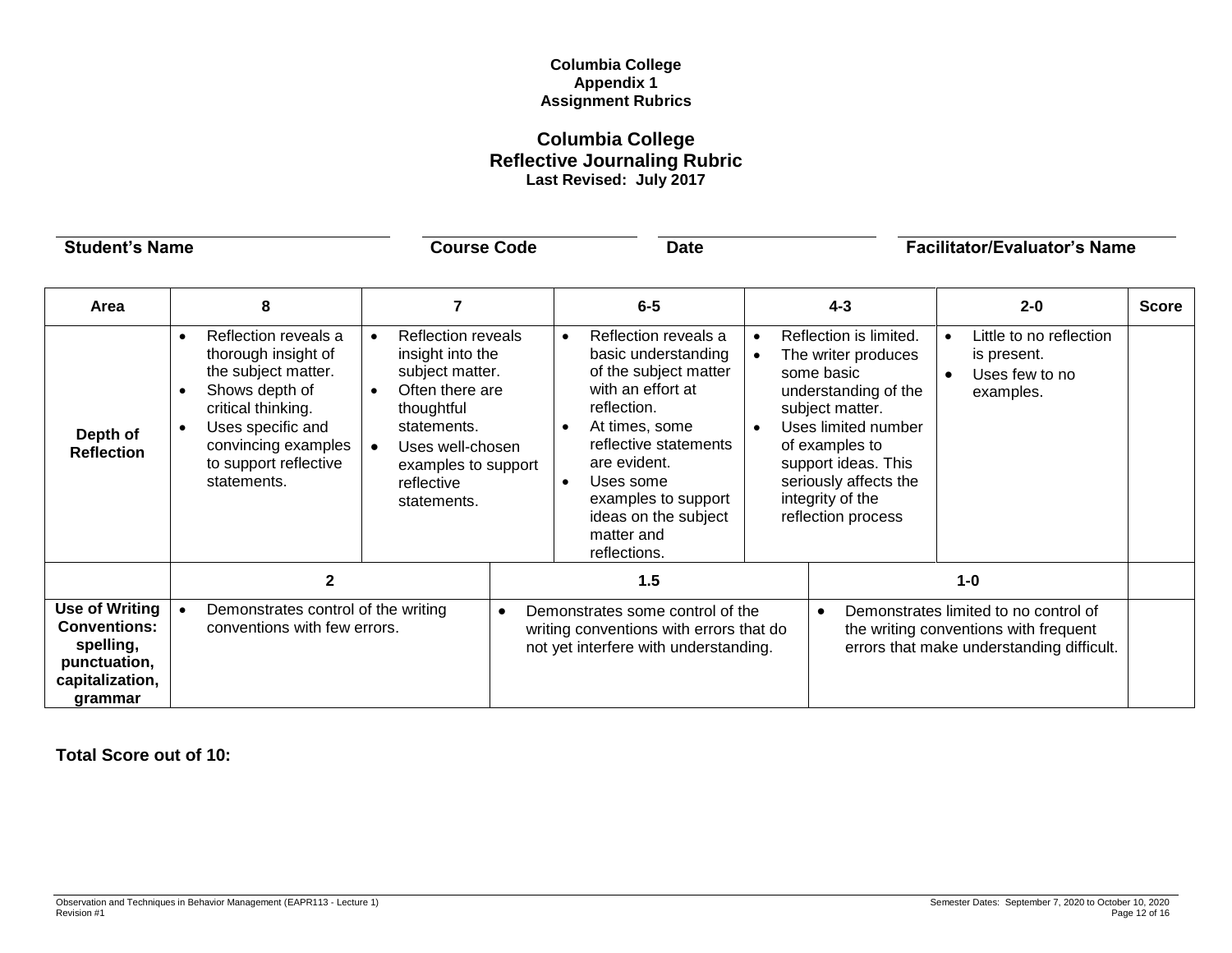# **Columbia College Final Project Rubric #1 Last Revised: July 2017**

| <b>Student's Name</b>         |                                                                                                                                                                                                                                                     | <b>Course Code</b>                                                                                                                                                                                    | <b>Date</b>                                                                                                                                                                                                                                                                |                                                                                                                                                                                                                                                                                           | <b>Facilitator/Evaluator's Name</b>                                                                |              |
|-------------------------------|-----------------------------------------------------------------------------------------------------------------------------------------------------------------------------------------------------------------------------------------------------|-------------------------------------------------------------------------------------------------------------------------------------------------------------------------------------------------------|----------------------------------------------------------------------------------------------------------------------------------------------------------------------------------------------------------------------------------------------------------------------------|-------------------------------------------------------------------------------------------------------------------------------------------------------------------------------------------------------------------------------------------------------------------------------------------|----------------------------------------------------------------------------------------------------|--------------|
| Area                          | $10-9$                                                                                                                                                                                                                                              | $8 - 7$                                                                                                                                                                                               | $6-5$                                                                                                                                                                                                                                                                      | $4 - 1$                                                                                                                                                                                                                                                                                   | 0                                                                                                  | <b>Score</b> |
| Depth of<br><b>Reflection</b> | <b>Reflection reveals</b><br>$\bullet$<br>a thorough insight<br>of the subject<br>matter.<br>Shows depth of<br>critical thinking.<br>Uses specific and<br>$\bullet$<br>convincing<br>examples to<br>support reflective<br>statements.               | <b>Reflection reveals</b><br>insight into the<br>subject matter.<br>Often there are<br>thoughtful<br>statements.<br>Uses well-chosen<br>examples to<br>support reflective<br>statements.              | <b>Reflection reveals</b><br>a basic<br>understanding of<br>the subject matter<br>with an effort at<br>reflection.<br>At times, some<br>reflective<br>statements are<br>evident.<br>Uses some<br>examples to<br>support ideas on<br>the subject matter<br>and reflections. | Reflection is<br>$\bullet$<br>limited.<br>The writer<br>$\bullet$<br>produces some<br>basic<br>understanding of<br>the subject matter.<br>Uses limited<br>$\bullet$<br>number of<br>examples to<br>support ideas. This<br>seriously affects<br>the integrity of the<br>reflection process | Little to no<br>$\bullet$<br>reflection is<br>present.<br>Uses few to no<br>$\bullet$<br>examples. |              |
| <b>Analysis</b>               | • Explores issue<br>thoroughly and with<br>insight, developing<br>a clear, original<br>position with<br>persuasive<br>examples.<br>Demonstrates<br>sound logic.<br>Demonstrates<br>excellent critical<br>thinking and<br>problem solving<br>skills. | Explores issue well,<br>developing an<br>original position with<br>and good examples.<br>Demonstrates good<br>logic.<br>Demonstrates very<br>good critical thinking<br>and problem solving<br>skills. | • Defines the issue,<br>but explores it<br>inadequately.<br>• Uses examples<br>inconsistently<br>and/or examples<br>are lacking.<br>Demonstrates<br>weakness in logic.<br>• Demonstrates weak<br>critical thinking and<br>problem solving<br>skills.                       | Defines issue<br>$\bullet$<br>inadequately,<br>demonstrating a<br>simplistic view.<br>Lacks logic.<br>$\bullet$<br>Demonstrates poor<br>critical thinking and<br>problem solving<br>skills.                                                                                               |                                                                                                    |              |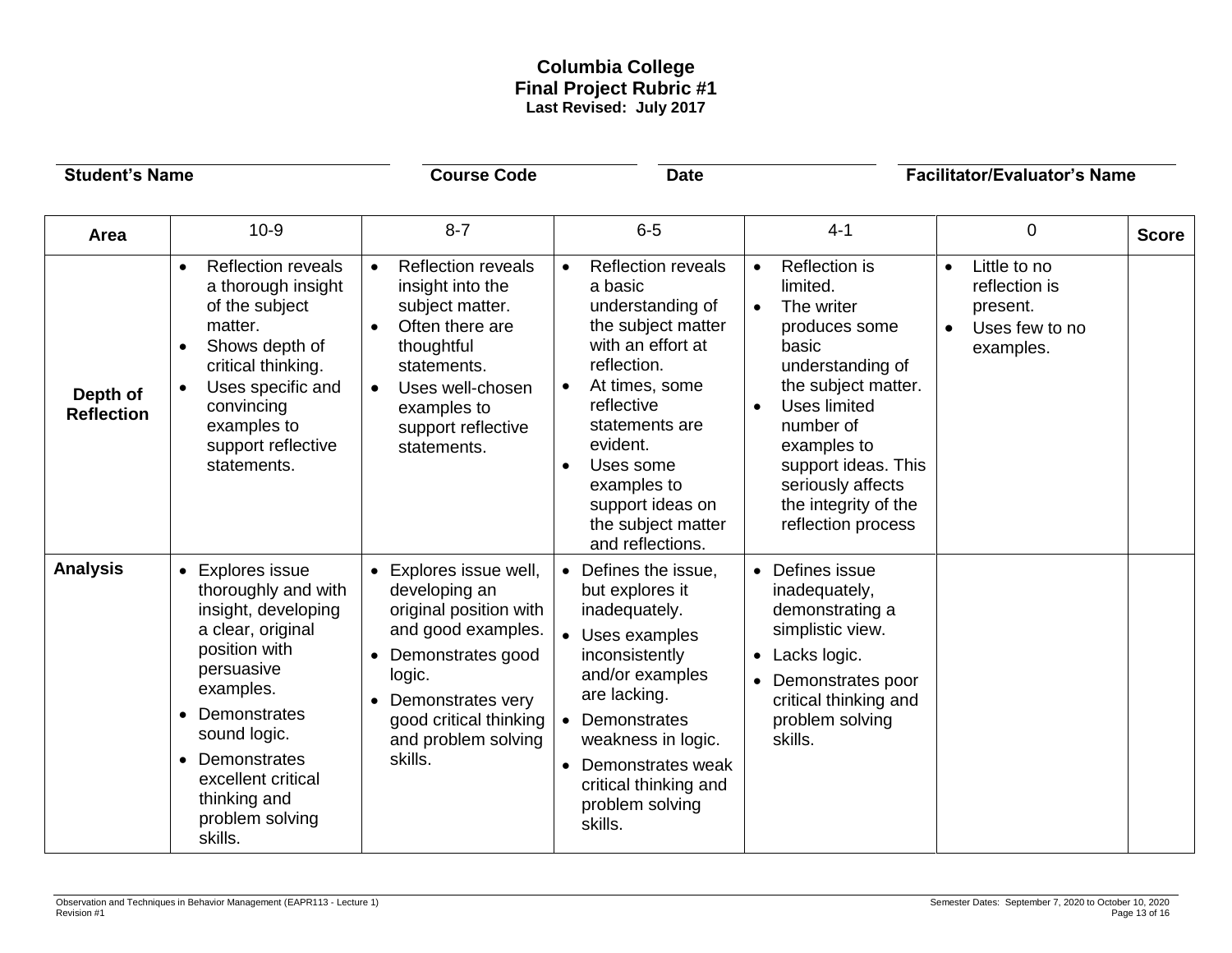| Mechanics,<br>Grammar,<br><b>Professional</b><br>Format | • Mainly error free.<br>• Uses APA citation<br>correctly where<br>applicable for<br>referencing<br>sources.<br>• Meets and exceeds<br>all requirements for<br>an excellent<br>academic response.<br>• Meets and exceeds<br>all requirements of<br>the assignment. | • A few minor errors<br>in usage, grammar,<br>or mechanics.<br>Generally uses APA<br>$\bullet$<br>citation correctly<br>where applicable for<br>referencing sources.<br>Meets most<br>$\bullet$<br>requirements for a<br>well written<br>academic response.<br>• Meets most<br>requirements of the<br>assignment. | • Frequent errors in<br>usage, grammar,<br>and mechanics,<br>beginning to<br>interfere with the<br>readability and<br>meaning of the<br>paper.<br>Uses APA citation<br>inconsistently and<br>with errors when<br>sources are used.<br>$\bullet$ Meets a few<br>requirements for an<br>acceptable<br>academic response.<br>$\bullet$ Meets a few<br>requirements of the<br>assignment. | • Numerous errors in<br>usage, grammar,<br>and mechanics,<br>affecting the<br>readability and<br>meaning of the<br>paper.<br>Many errors in APA<br>citation,<br>demonstrating lack<br>of citation<br>knowledge when<br>sources are used.<br>• Meets few<br>requirements for an<br>acceptable<br>academic response.<br>Meets little to no<br>requirements of the<br>assignment. |  |  |
|---------------------------------------------------------|-------------------------------------------------------------------------------------------------------------------------------------------------------------------------------------------------------------------------------------------------------------------|-------------------------------------------------------------------------------------------------------------------------------------------------------------------------------------------------------------------------------------------------------------------------------------------------------------------|---------------------------------------------------------------------------------------------------------------------------------------------------------------------------------------------------------------------------------------------------------------------------------------------------------------------------------------------------------------------------------------|--------------------------------------------------------------------------------------------------------------------------------------------------------------------------------------------------------------------------------------------------------------------------------------------------------------------------------------------------------------------------------|--|--|
|---------------------------------------------------------|-------------------------------------------------------------------------------------------------------------------------------------------------------------------------------------------------------------------------------------------------------------------|-------------------------------------------------------------------------------------------------------------------------------------------------------------------------------------------------------------------------------------------------------------------------------------------------------------------|---------------------------------------------------------------------------------------------------------------------------------------------------------------------------------------------------------------------------------------------------------------------------------------------------------------------------------------------------------------------------------------|--------------------------------------------------------------------------------------------------------------------------------------------------------------------------------------------------------------------------------------------------------------------------------------------------------------------------------------------------------------------------------|--|--|

**Score: /30**

**Facilitator/Evaluator's Comments:**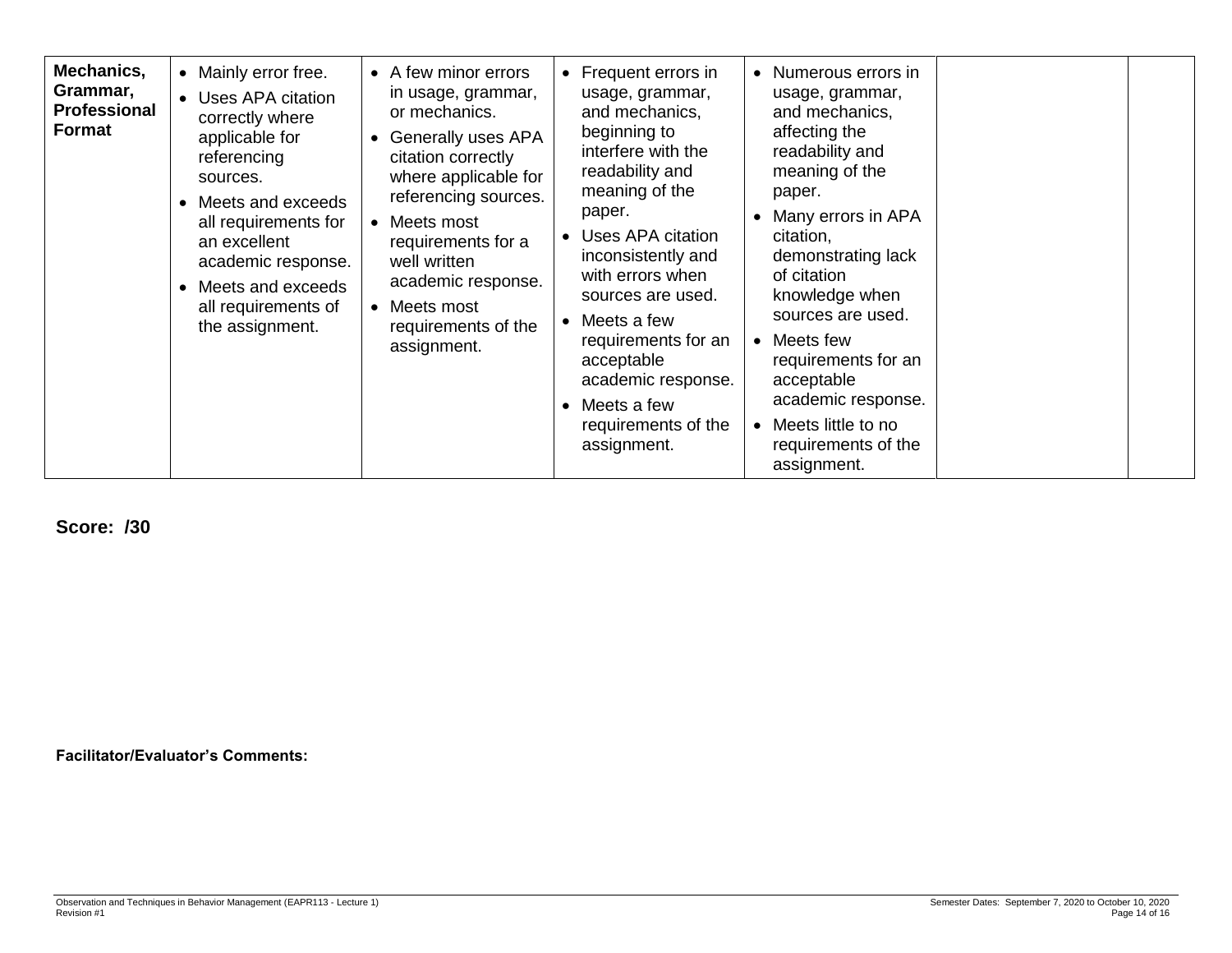# **Final Project Oral Presentation Rubric Last Revised: January 23, 2014**

| <b>Student's Name</b> |                                                                                                                                                                                                                                                                                                                                                                                                                                                            | <b>Course Code</b><br><b>Date</b>                                                                                                                                                                                                                                                                                                                                                                                                                        |                                                                                                                                                                                                                                                                                                                                                                                                                                            | <b>Facilitator/Evaluator's Name</b>                                                                                                                 |              |
|-----------------------|------------------------------------------------------------------------------------------------------------------------------------------------------------------------------------------------------------------------------------------------------------------------------------------------------------------------------------------------------------------------------------------------------------------------------------------------------------|----------------------------------------------------------------------------------------------------------------------------------------------------------------------------------------------------------------------------------------------------------------------------------------------------------------------------------------------------------------------------------------------------------------------------------------------------------|--------------------------------------------------------------------------------------------------------------------------------------------------------------------------------------------------------------------------------------------------------------------------------------------------------------------------------------------------------------------------------------------------------------------------------------------|-----------------------------------------------------------------------------------------------------------------------------------------------------|--------------|
| Area                  | A (85% - 100%)<br>$10.0 - 7.0$                                                                                                                                                                                                                                                                                                                                                                                                                             | B - C- (55% - 84%)<br>$6.9 - 5.5$                                                                                                                                                                                                                                                                                                                                                                                                                        | $D(50\% - 54\%)$<br>$5.4 - 5.0$                                                                                                                                                                                                                                                                                                                                                                                                            | $F(0 - 49%)$<br>$4.9 - 0$                                                                                                                           | <b>Score</b> |
| Organization          | Creates introduction that is<br>$\bullet$<br>unique, clearly focused and<br>engages the audience.<br>Organizes content logically,<br>$\bullet$<br>making entire presentation<br>easy to follow.<br>Builds main points through<br>$\bullet$<br>carefully selected and<br>original examples/<br>references.<br>Has effective transition<br>$\bullet$<br>between sections.<br>Summarizes all key points<br>$\bullet$<br>and stimulates thought at<br>the end. | Creates introduction that is<br>$\bullet$<br>original, clearly focused and<br>gets the attention of the<br>audience.<br>Organizes content logically,<br>making most of the<br>presentation easy to follow.<br>Builds main points through<br>$\bullet$<br>carefully selected examples/<br>references.<br>Has a transition between<br>$\bullet$<br>most sections.<br>Summarizes most key points<br>$\bullet$<br>and stimulates some thought<br>at the end. | Creates an introduction that<br>$\bullet$<br>tends to be unfocused.<br>Doesn't engage the<br>$\bullet$<br>audience's interest.<br>Content appears<br>$\bullet$<br>disorganized, without logic<br>and consistency.<br>Builds a few main points<br>with details, but most ideas<br>are unsupported.<br>Few to no transitions are<br>$\bullet$<br>evident.<br>Little to no summarizing<br>evident. Ending does not<br>stimulate much thought. | <b>Presentation shows</b><br>little to no logical<br>organization.<br>Content is difficult to<br>follow.<br>Not a thoughtful<br>presentation.       |              |
| <b>Content</b>        | Provides evidence of<br>$\bullet$<br>supporting research to back<br>all main points.<br>Gives a complete<br>$\bullet$<br>explanation of all key points.<br>Uses relevant examples/<br>$\bullet$<br>references.                                                                                                                                                                                                                                             | Provides evidence of<br>$\bullet$<br>supporting research. To<br>back most points.<br>Gives an explanation of<br>most key points.<br>Uses some relevant<br>$\bullet$<br>examples/references.                                                                                                                                                                                                                                                              | Provides evidence that not<br>$\bullet$<br>enough research has been<br>done to support the<br>content.<br>Gives an incomplete<br>$\bullet$<br>explanation of key points.<br>Uses a few relevant<br>$\bullet$<br>examples/references.                                                                                                                                                                                                       | Indicates little to no<br>research.<br>Gives a limited<br>$\bullet$<br>explanation of a few<br>points.<br>Uses little to no<br>examples/references. |              |